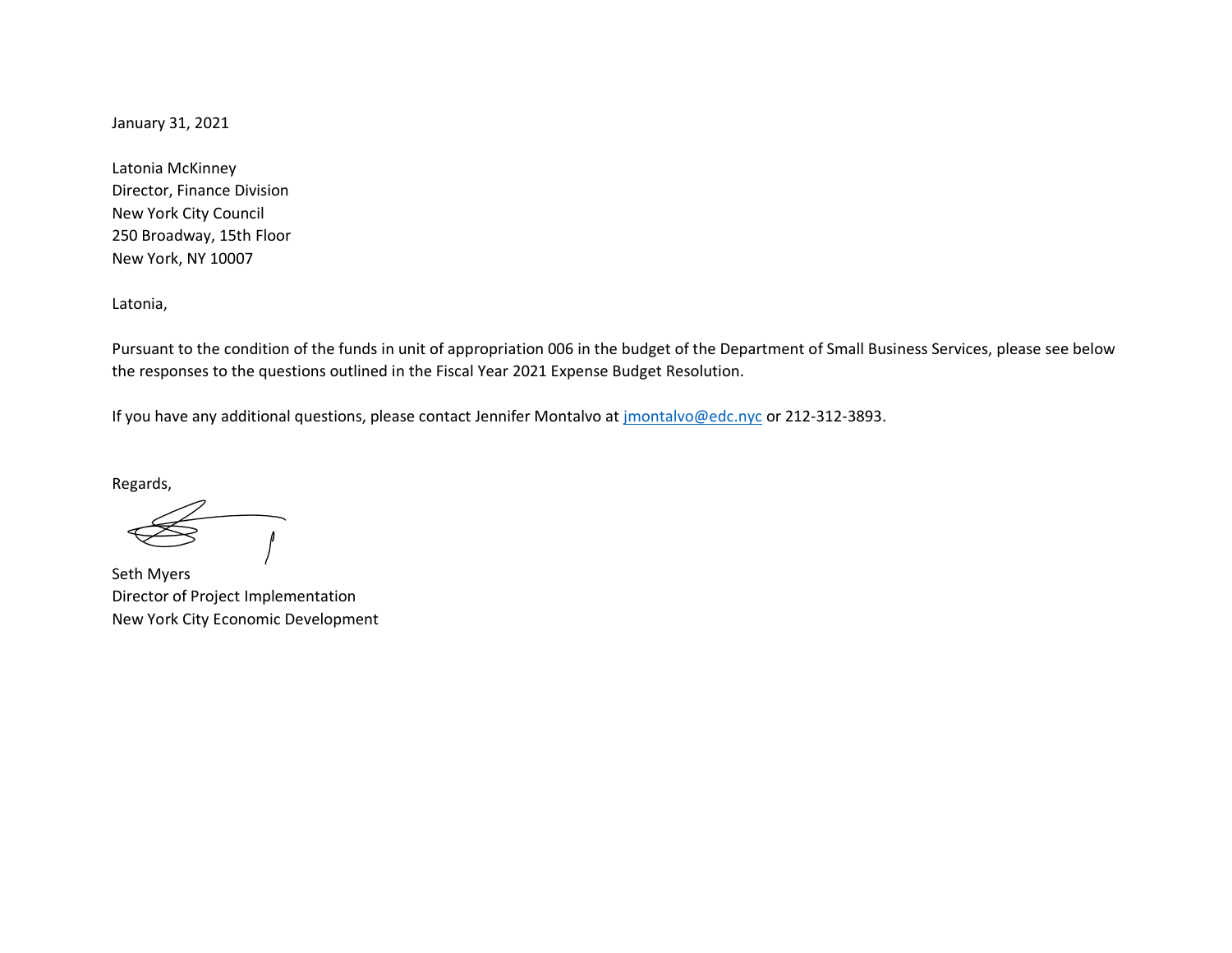- 1. **Copy of the contract between EDC and HNY Ferry, copy of the request for proposals issued on March 27, 2015 for a ferry operator**, **design of the request for proposals, EDC process to review submitted proposals**, **memorandum of understandings that establish and permit ferry operations at City-owned landings**, s**election process for existing NYC Ferry routes** All information above was provided last year and remains unchanged in 2020.
- 2. **Capital Spending on Barges, Gangway and Ferry Landings, Estimates, Capital allocations and Final Costs** Capital spending on existing barges was included in last year's submission. Please see below chart for new capital spending to date by landing in FY21.

| <b>Landing Site</b>        | <b>Amount</b>      |
|----------------------------|--------------------|
| Pier 9 Dredging            | \$<br>4,816,350.00 |
| Pier 11 Fendering          | \$<br>1,792,502.00 |
| South Williamsburg         | 1,187,700.00<br>\$ |
| DUMBO/BBP                  | \$<br>562,155.00   |
| <b>Hunters Point South</b> | \$                 |
| St. George                 | \$<br>2,970,493.50 |
| Ferry Point Park           | 594,598.79<br>\$   |
| <b>Coney Island Creek</b>  | 239,598.79<br>\$   |
| <b>Total</b>               | 12,163,398.07      |

Capital Spending to Date by Landing in FY21

Capital Cost Estimates Per Landing

| <b>Landing Site</b> | <b>Estimate</b> |
|---------------------|-----------------|
| Pier 9 Dredging     | \$5,082,000.00  |
| Pier 11 Fendering   | \$2,250,000.00  |
| South Williamsburg  | \$6,677,500.00  |
| Fulton              | \$8,686,623.00  |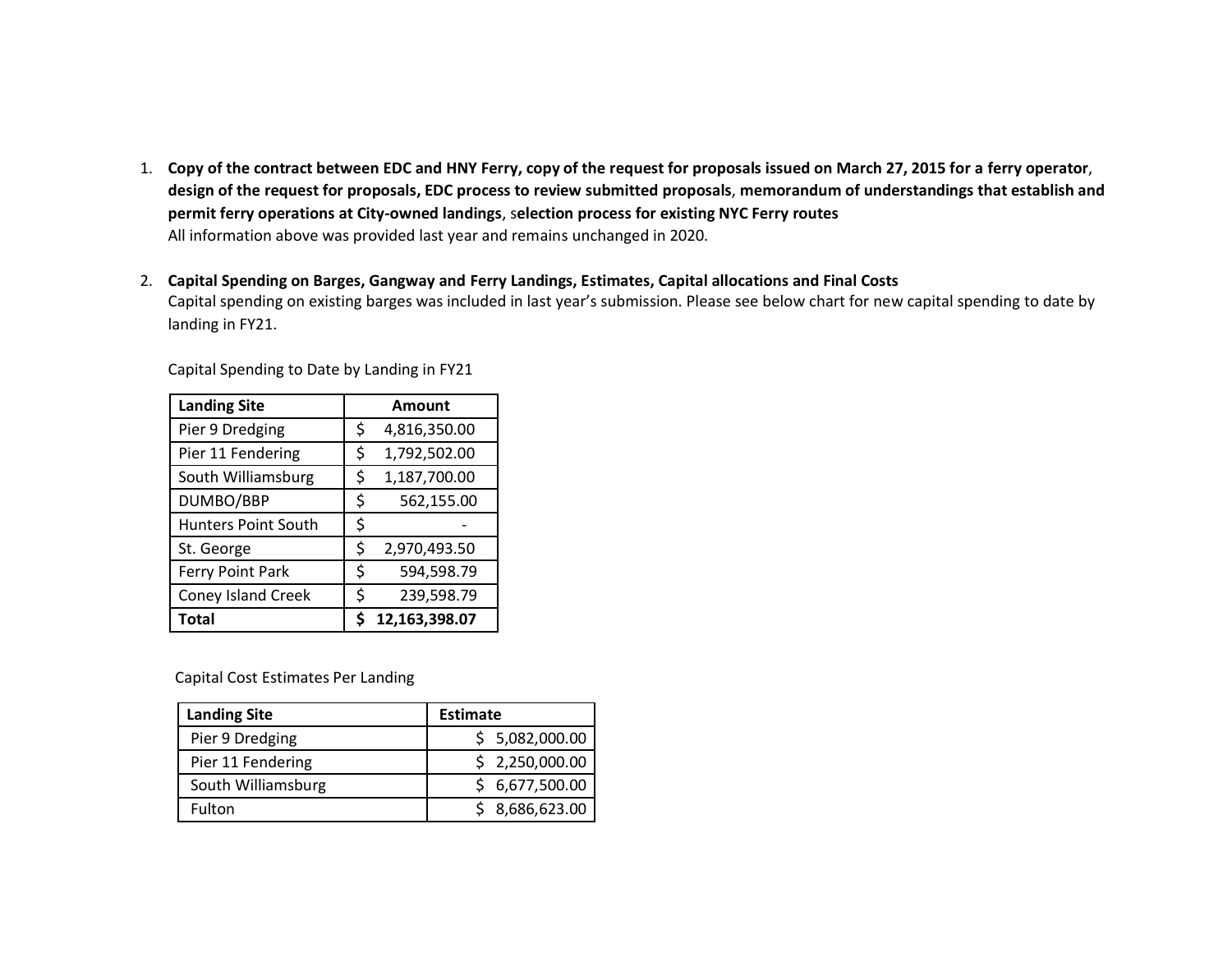| Hunters Point South                     | \$12,197,310.00  |
|-----------------------------------------|------------------|
| St. George                              | \$14,023,942.95  |
| Ferry Point Park                        | \$35,786,601.60  |
| <b>Coney Island Creek</b>               | \$11,884,419.70  |
| Total Trade Cost <sup>1</sup>           | \$96,588,397.25  |
| <b>CM Cost</b>                          | \$14,488,260.00  |
| Design Cost                             | 5,795,303.84     |
| Total Soft Cost <sup>2</sup>            | \$20,283,563.84  |
| <b>Total Cost (Trade and Soft Cost)</b> | \$116,871,961.09 |

- 1. Includes cost for gangway, barge, marine installations, and upland improvements.
- 2. Includes the CM and design costs.

# 3. **Cost of Ferry Manufacturing to the City**

The cost of the first 28 vessels delivered in through the end of 2019 were delivered in last year's submission. The following is the cost paid for the remaining ten vessels (totaling 38) which were delivered in 2020.

| Cost until 2019   | \$159,109,280.59 |
|-------------------|------------------|
| Cost in 2020      | \$79,553,580.41  |
| <b>Total Cost</b> | \$238,662,861.00 |

# 4. **Breakdown of Routes and Landings**

NYC Ferry operates at both City-owned ferry landings and several facilities within private or other public control. The following table identifies all landings and which NYC Ferry routes serve them. Please note that other ferry operators provide services at some landings, which are not included here (including Pier 11, DUMBO, and East 34<sup>th</sup> Street).

| Landing                           | <b>Number of Routes</b>      |
|-----------------------------------|------------------------------|
| Wall St./Pier 11                  | 6 (ER, RW, SB, AS, SV, GI    |
|                                   | <sup>1</sup> Summer Service) |
| Dumbo/Brooklyn Bridge Park-Pier 1 | 2 (ER, SB)                   |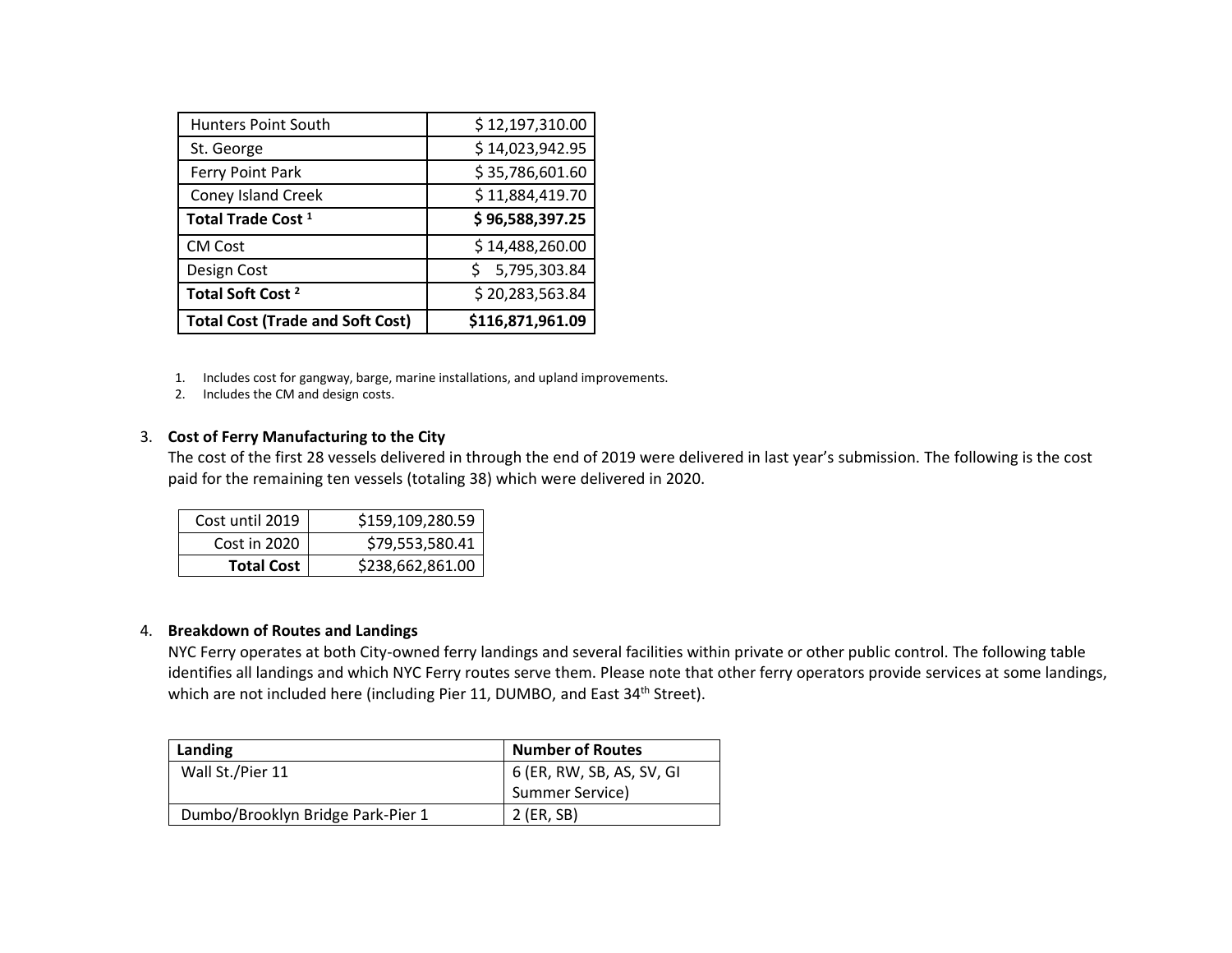| South Williamsburg                          | 1(ER)          |
|---------------------------------------------|----------------|
| North Williamsburg                          | $1$ (ER)       |
| Greenpoint                                  | 1(ER)          |
| <b>Hunters Point South</b>                  | $1$ (ER)       |
| East 34th St                                | 3 (ER, AS, SV) |
| Brooklyn Navy Yard                          | 1 (AS)         |
| Long Island City/Gantry Plaza State Park    | 1(AS)          |
| Roosevelt Island                            | 1(AS)          |
| Astoria                                     | 1 (AS)         |
| East 90 <sup>th</sup> St                    | 2 (AS, SV)     |
| Soundview                                   | 1(SV)          |
| <b>Stuyvesant Cove</b>                      | 1(SV)          |
| <b>Corlears Hook</b>                        | 1(SB)          |
| Atlantic Avenue/Brooklyn Bridge Park-Pier 6 | 1(SB)          |
| Red Hook/Atlantic Basin                     | 1(SB)          |
| Sunset Park/Brooklyn Army Terminal          | 2 (SB, RW)     |
| <b>Bay Ridge</b>                            | 1(SB)          |
| Rockaway                                    | $1$ (RW)       |
| Governor's Island (Summer Weekend           | 1(GI)          |
| Service)                                    |                |

# 5. **Original Ridership Forecasts and Current Ridership by Route**

As part of the 2015 announcement of the project, known then as Citywide Ferry, NYCEDC projected that the system would serve 4.6 million trips annually. 2019 was the first full year in which all the originally planned routes were operational, providing an initial an opportunity to see how actual ridership compared with original forecasts. In 2019, NYC Ferry served 6.3 million trips, exceeding initial estimates by approximately 40%. In 2020, ridership was anticipated to surpass 2019 levels, but Covid-19 reduced transportation ridership demand across the city. NYC Ferry's ridership started to rebound relatively quickly as riders preferred a fresh-air transit option with limited capacity. NYC Ferry was able to capture almost 60% of 2019's ridership with 3.3M riders total.

#### **Annual Ridership**

| <b>First Year</b>                              | <b>CY2020</b> |
|------------------------------------------------|---------------|
| Ridership Projection (2015) Ridership (Actual) |               |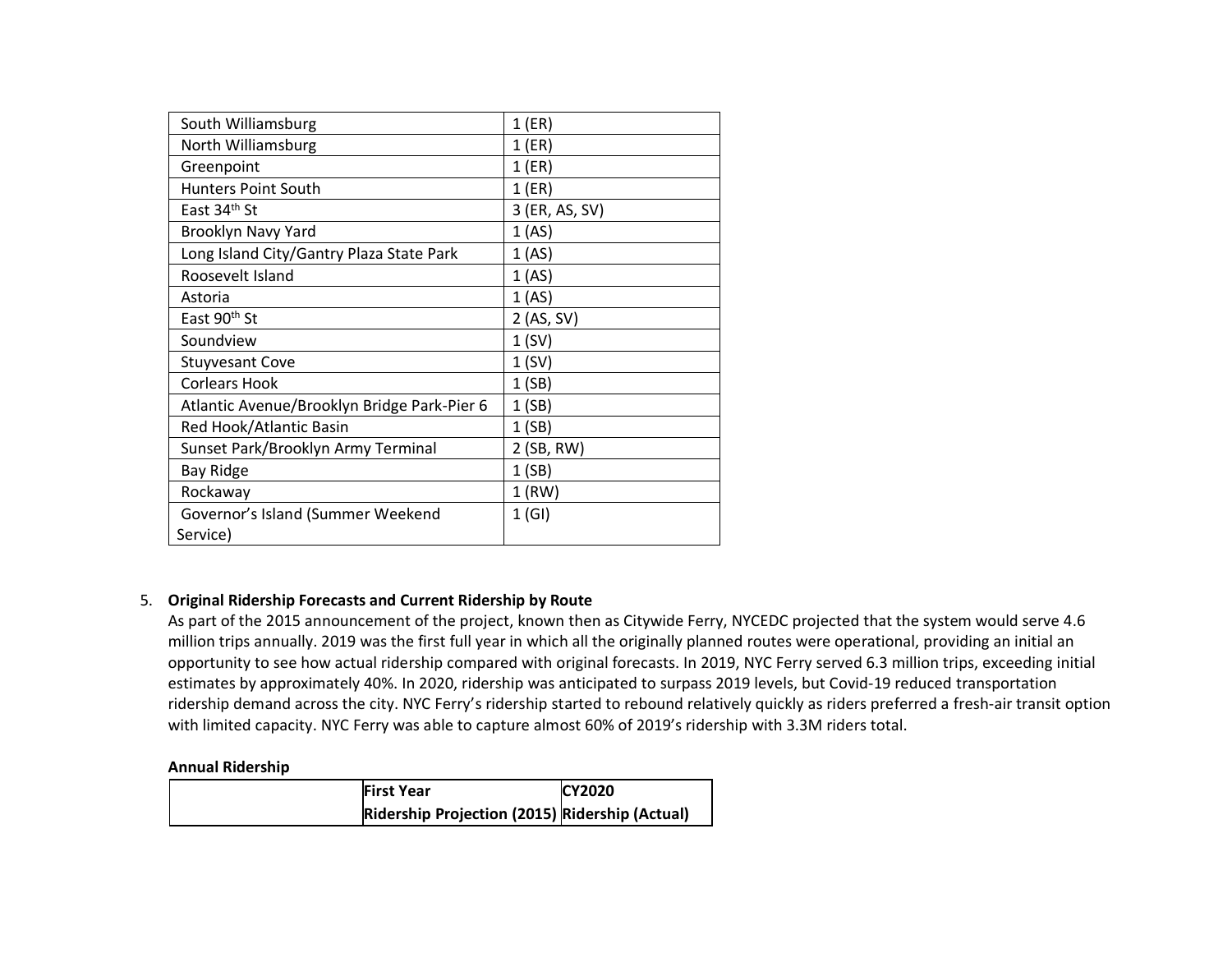| Total             | 4,592,260 | 3,332,000 |
|-------------------|-----------|-----------|
| Governors Island  | $\ast$    | 35,000    |
| Lower East Side** | 986,960   | 76,000**  |
| Soundview         | 413,400   | 491,000   |
| Astoria           | 844,740   | 734,000   |
| South Brooklyn    | 357,500   | 346,000   |
| Rockaway          | 172,000   | 456,000   |
| <b>East River</b> | 1,817,660 | 1,193,000 |

\*Governors Island was originally served by the East River but was turned into a distinct seasonal weekend service in 2018. \*\*The Lower East Side route was removed as a dedicated route in May 2020 as a response to budget cuts and improved efficiencies during the height of Covid-19. The Corlears Hook and Stuyvesant Cove landings are now served by the South Brooklyn and Soundview routes, respectively.

# 6. **Rider Demographics, including New York Residents**

Based on the 2020 survey, 95% of riders reported a home zip-code within New York City. During peak periods the percent of commuters was 43% (compared to 73% last year). This outcome was expected due to the high rates of people working from home & school closures at this time. When asked how often they use the ferry, 27% of respondents said they ride more often now than they did before March 2020. 18% of respondents used a bike, bike share, or scooter to access the landings (up from 7% in 2019). For additional demographic information, please see the 2020 NYC Ferry rider survey [here.](https://images.ferry.nyc/wp-content/uploads/2021/01/04103413/2020-12-17_NYC-Ferry-Summer-Survey-Results-1.pdf?_ga=2.215871059.51489029.1610039310-355501737.1602192132)

### 7. **Number of Trips Operated per Route (CY2020)**

|                   | <b>Total Trips</b> |
|-------------------|--------------------|
| Route             | <b>Operated</b>    |
| <b>East River</b> | 19,044             |
| Rockaway          | 11,672             |
| South Brooklyn    | 13,177             |
| Astoria           | 14,016             |
| Soundview         | 13,273             |
| Lower East Side   | 5,156              |
| Governors Island  | 1,191              |
| Total             | 77,529             |